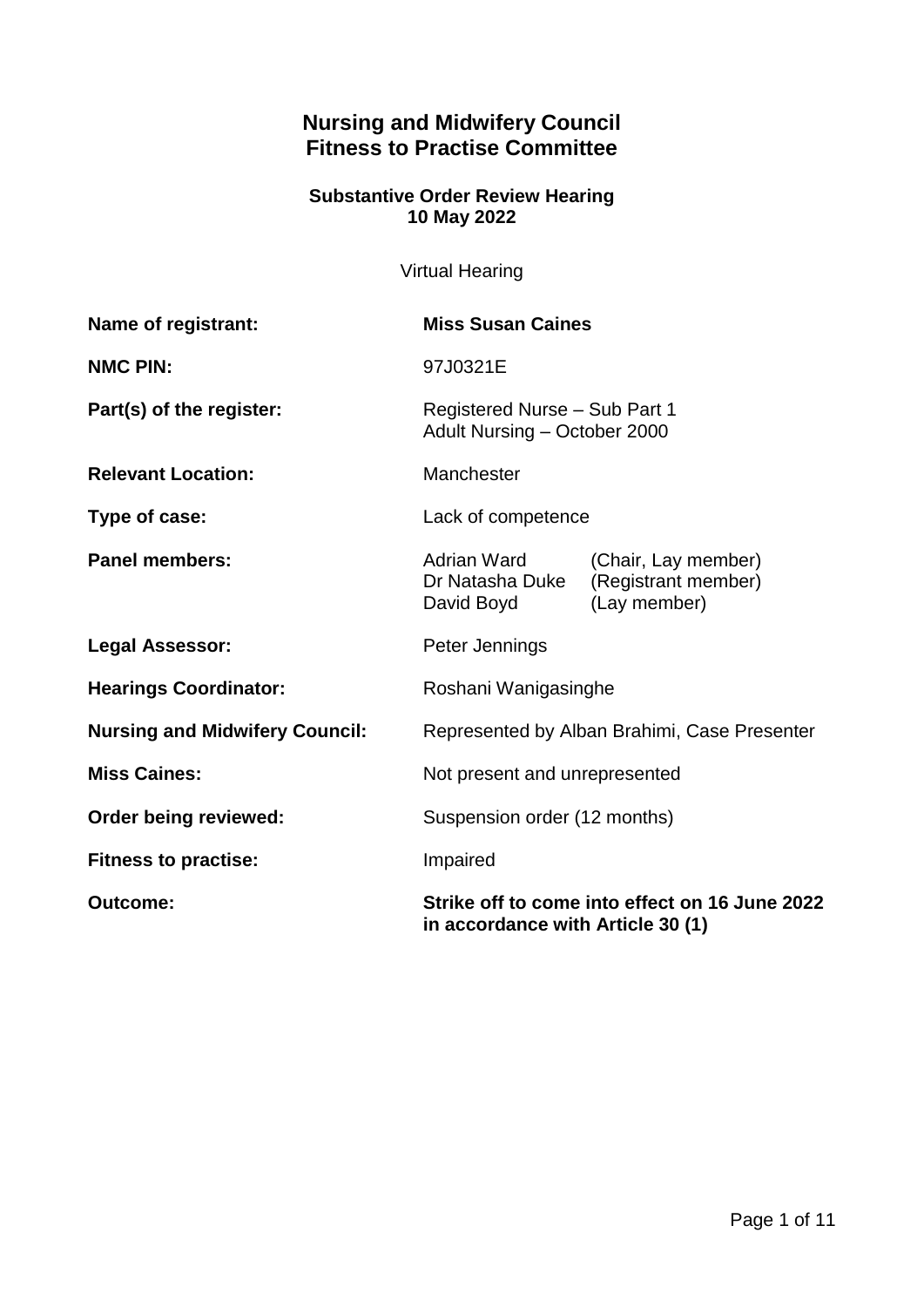## **Decision and reasons on service of Notice of Hearing**

The panel was informed at the start of this hearing that Miss Caines was not in attendance and that the Notice of Hearing had been sent to her registered address by recorded delivery and by first class post on 11 April 2022.

The panel had regard to the Royal Mail 'Track and trace' printout which showed the Notice of Hearing was delivered to Miss Caines' registered address on 12 April 2022. It was signed for against the printed name of 'CAI ES'.

Mr Brahimi, on behalf of the Nursing and Midwifery Council (NMC), submitted that it had complied with the requirements of Rules 11 and 34 of the 'Nursing and Midwifery Council (Fitness to Practise) Rules 2004', as amended (the Rules).

The panel accepted the advice of the legal assessor.

The panel took into account that the Notice of Hearing provided details of the substantive order being reviewed, the time, date and venue of the hearing and, amongst other things, information about Miss Caines' right to attend, be represented and call evidence, as well as the panel's power to proceed in her absence.

In the light of all of the information available, the panel was satisfied that Miss Caines has been served with notice of this hearing in accordance with the requirements of Rules 11 and 34.

The panel noted that the Rules do not require delivery and that it is the responsibility of any registrant to maintain an effective and up-to-date registered address.

#### **Decision and reasons on proceeding in the absence of Miss Caines**

The panel next considered whether it should proceed in the absence of Miss Caines. The panel had regard to Rule 21 and heard the submissions of Mr Brahimi who invited the panel to continue in the absence of Miss Caines. He submitted that there is an inference that Miss Caines had voluntarily absented herself.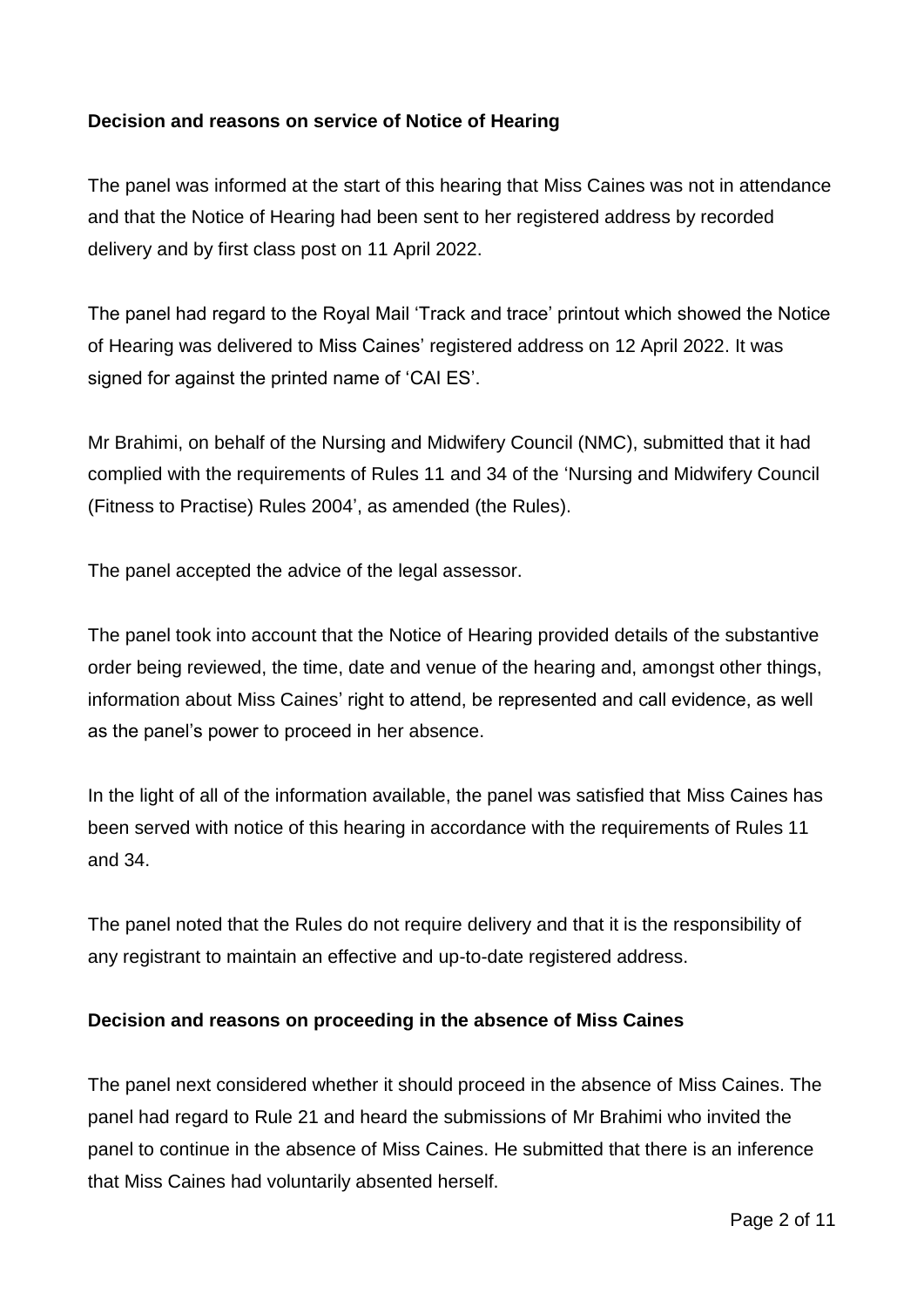Mr Brahimi submitted that there had been no attendance or engagement at all by Miss Caines with the NMC in relation to these proceedings and, as a consequence, there was no reason to believe that an adjournment would secure her attendance on some future occasion.

The panel accepted the advice of the legal assessor.

The panel has decided to proceed in the absence of Miss Caines. In reaching this decision, the panel has considered the submissions of Mr Brahimi and the advice of the legal assessor. It has had particular regard to relevant case law and to the overall interests of justice and fairness to all parties. It noted that:

- No application for an adjournment has been made by Miss Caines;
- Miss Caines has not engaged with the NMC at any stage of these proceedings and has not responded to any of the letters sent to her about this hearing;
- Miss Caines has not provided the NMC with details of how she may be contacted other than her registered address;
- There is no reason to suppose that adjourning would secure her attendance at some future date; and
- There is a strong public interest in the expeditious review of the case and a statutory duty to review the order before its expiry.

In these circumstances, the panel has decided that it is fair, appropriate and proportionate to proceed in the absence of Miss Caines.

## **Decision and reasons on review of the substantive order**

The panel decided to make a striking off order. This order will come into effect at the end of 16 June 2022 in accordance with Article 30(1) of the 'Nursing and Midwifery Order 2001' (the Order).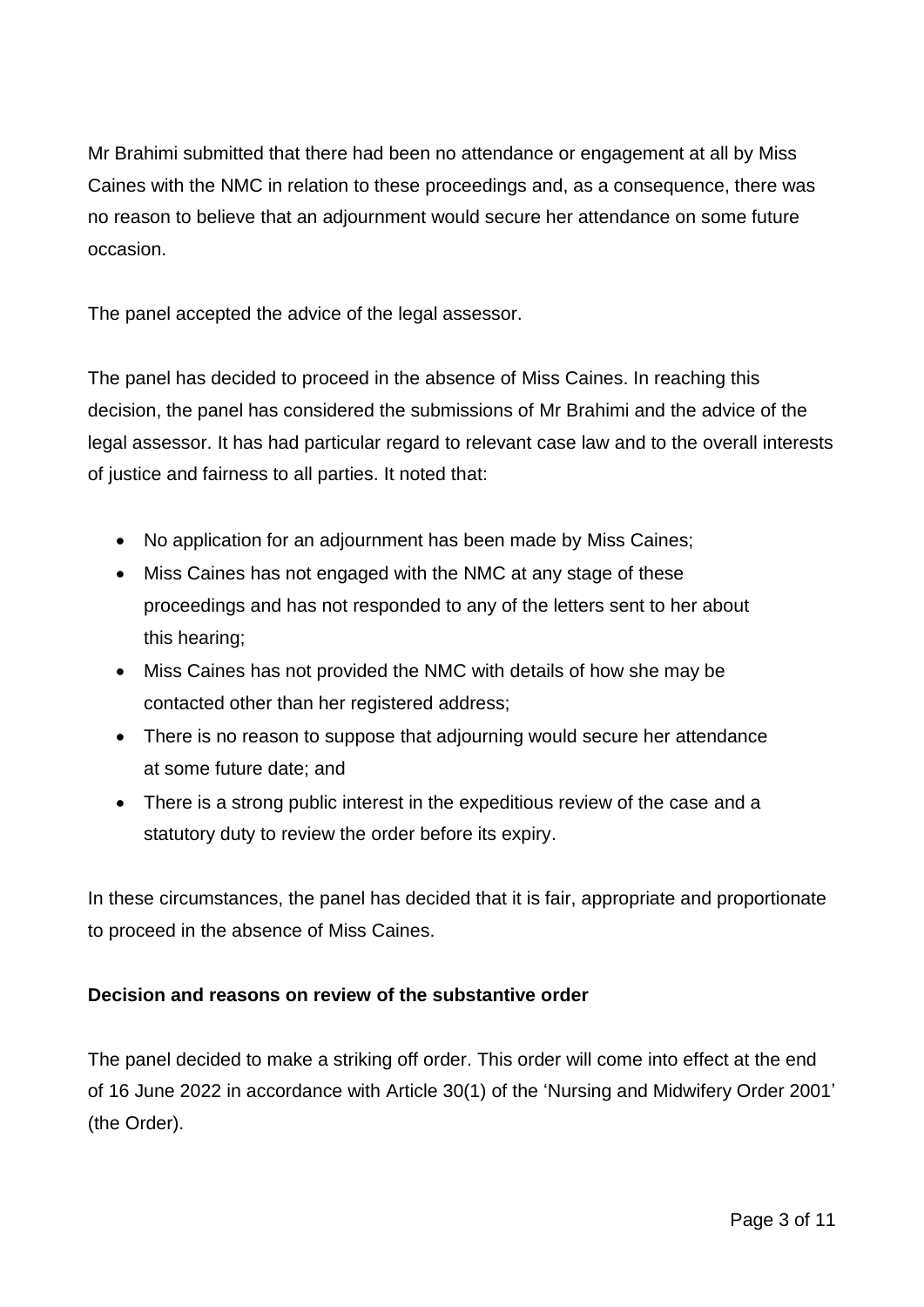This is the third review of a substantive suspension order originally imposed for a period of 12 months by a Fitness to Practise Committee panel on 14 February 2020. On 12 February 2021, the suspension order was extended for a further 12 months. The second reviewing panel on 7 February 2022 imposed a further suspension order for a period of 3 months.

The current order is due to expire at the end of 16 June 2022.

The panel is reviewing the order pursuant to Article 30(1) of the Order.

The charges found proved which resulted in the imposition of the substantive order were as follows:

*"That you, whilst enrolled at Manchester Metropolitan University between 1 May 2017 and 14 September 2018, failed to demonstrate the standards of knowledge, skill, and judgement required to practise without supervision as a band 5 nurse, in that you:*

*1) Did not achieve the required standards on a Return To Practice course, in areas including but not limited to:*

- *1.1) Medication administration;*
- *1.2) Care planning;*
- *1.3) Communication;*
- *1.4) Collaborative working;*
- *1.5) Escalating Concerns;*
- *1.6) Observations;*
- *1.7) Patient Assessment;*

*2) Failed to submit your written coursework assignment on the Return to Practice course on 6 February 2018.*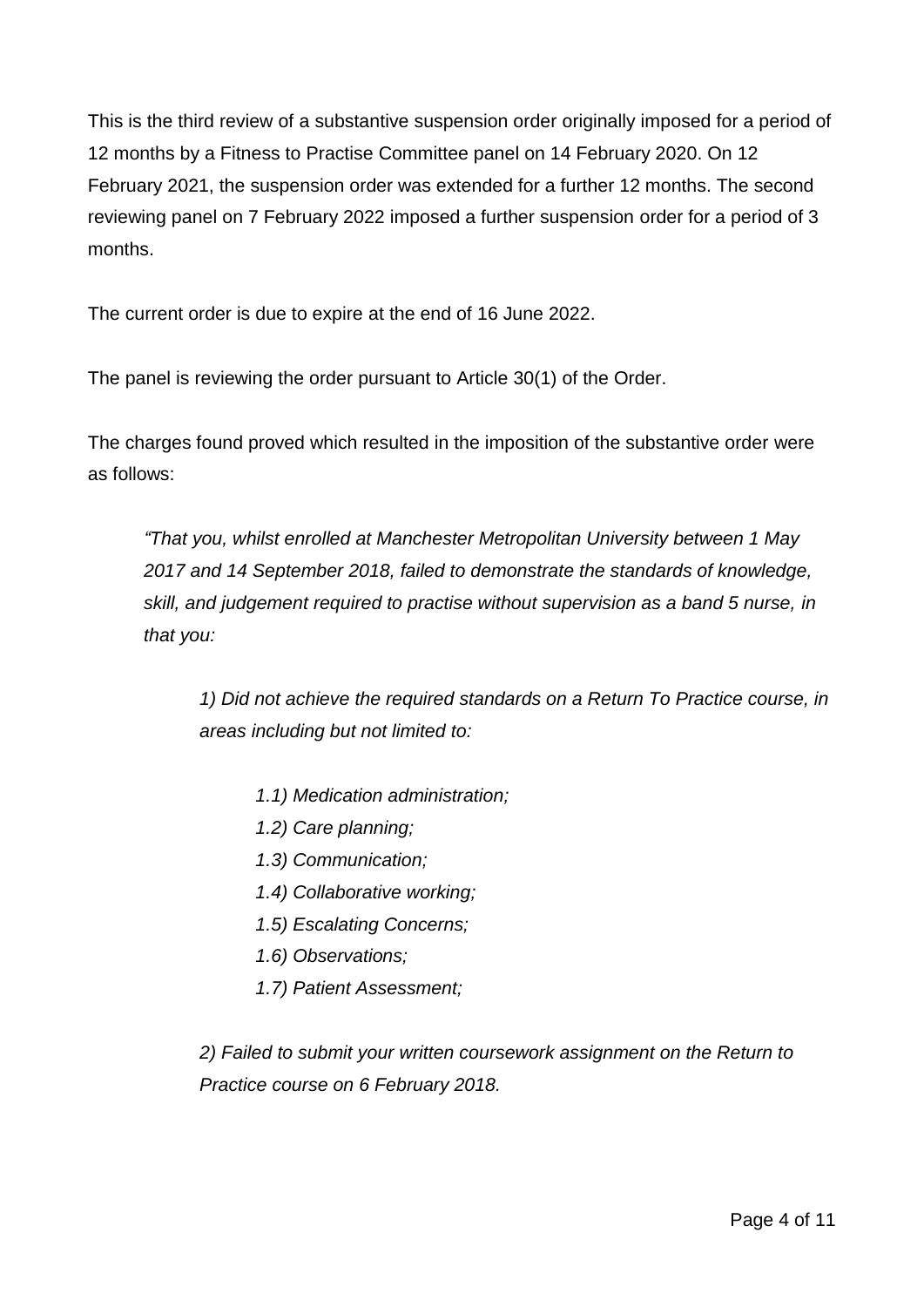*3) On 26 June 2018 were awarded a 25% fail mark for the written portfolio assignment "of evidence that demonstrates competency to Return to Practice."*

*4) On 7 September 2018 were awarded a 'fail' in the theoretical part of the Return to Practice course.*

*5) On 17 October 2017 were awarded a "fail" in the practice part of the Return to Practice course.* 

*AND, in light of the above, your fitness to practice is impaired by reason of your lack of competence."*

The second reviewing panel determined the following with regard to impairment:

*"In reaching its decision, the panel was mindful of the need to protect the public, maintain public confidence in the profession and to declare and uphold proper standards of conduct and performance.*

*The panel considered whether Miss Caines' fitness to practise remains impaired.* 

*The panel had regard to Miss Caines' insight. There has been no engagement from Miss Caines, and as such, the panel had no new information to suggest that Miss Caines' insight has developed; she has not sent to the panel a reflective piece as was suggested at the last review hearing.*

*The last reviewing panel determined that Mrs Caines was liable to repeat matters of the kind found proved. Today's panel has not received any new material information to suggest she has remedied her failings so that they are unlikely to be repeated. In light of this, this panel determined that Mrs Caines has not fully remediated her lack of competence and is still liable to repeat matters of the kind found proved. The panel therefore decided that a finding of continuing impairment is necessary on the grounds of public protection.*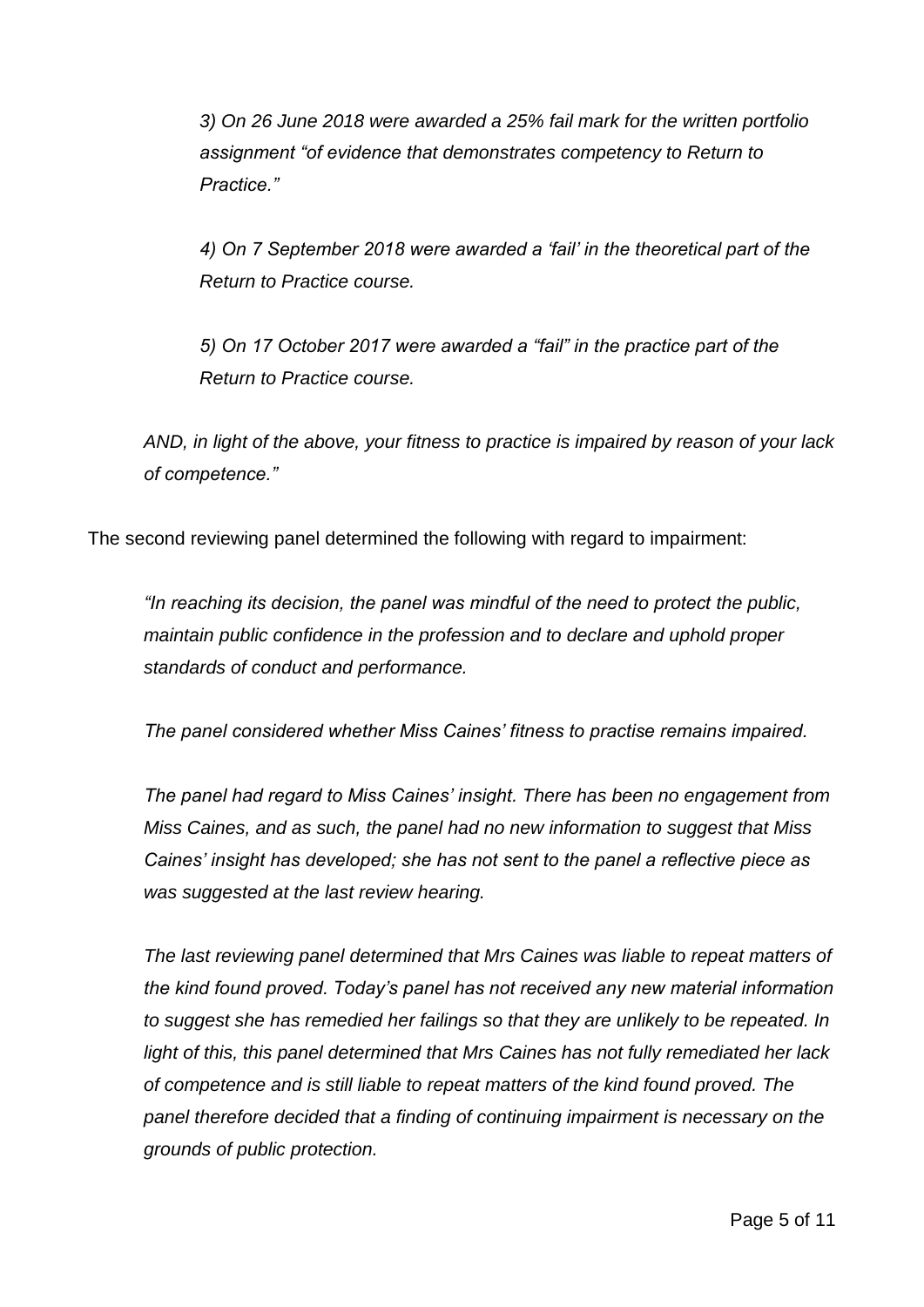*The panel has borne in mind that its primary function is to protect patients and the wider public interest which includes maintaining confidence in the nursing profession and upholding proper standards of conduct and performance. The panel determined that, in this case, a finding of continuing impairment on public interest grounds is also required.*

*For these reasons, the panel finds that Mrs Caines' fitness to practise remains impaired."*

The second reviewing panel determined the following with regard to sanction:

*"The panel first considered whether to take no action but concluded that this would*  be inappropriate in view of the seriousness of the case. The panel decided that it *would be neither proportionate nor in the public interest to take no further action.* 

*It then considered the imposition of a caution order but again determined that, due to the seriousness of the case, and the public protection issues identified, an order that does not restrict Miss Caines' practice would not be appropriate in the circumstances. The panel decided that it would be neither proportionate nor in the public interest to impose a caution order.*

*The panel next considered whether a conditions of practice on Miss Caines' registration would be a sufficient and appropriate response. The panel is mindful that any conditions imposed must be proportionate, measurable and workable. The panel concluded that a conditions of practice order would not adequately protect the public or satisfy the public interest. The panel was not able to formulate conditions of practice that would adequately address the concerns relating to Miss Caines' lack of competence and it had no information to suggest that Miss Caines would be willing to comply with a conditions of practice order.*

*The panel considered the imposition of a further period of suspension. It was of the view that a suspension order would allow Miss Caines further time to fully reflect on her previous failings. The panel concluded that a further 3-month suspension order would be the appropriate and proportionate response and would afford the*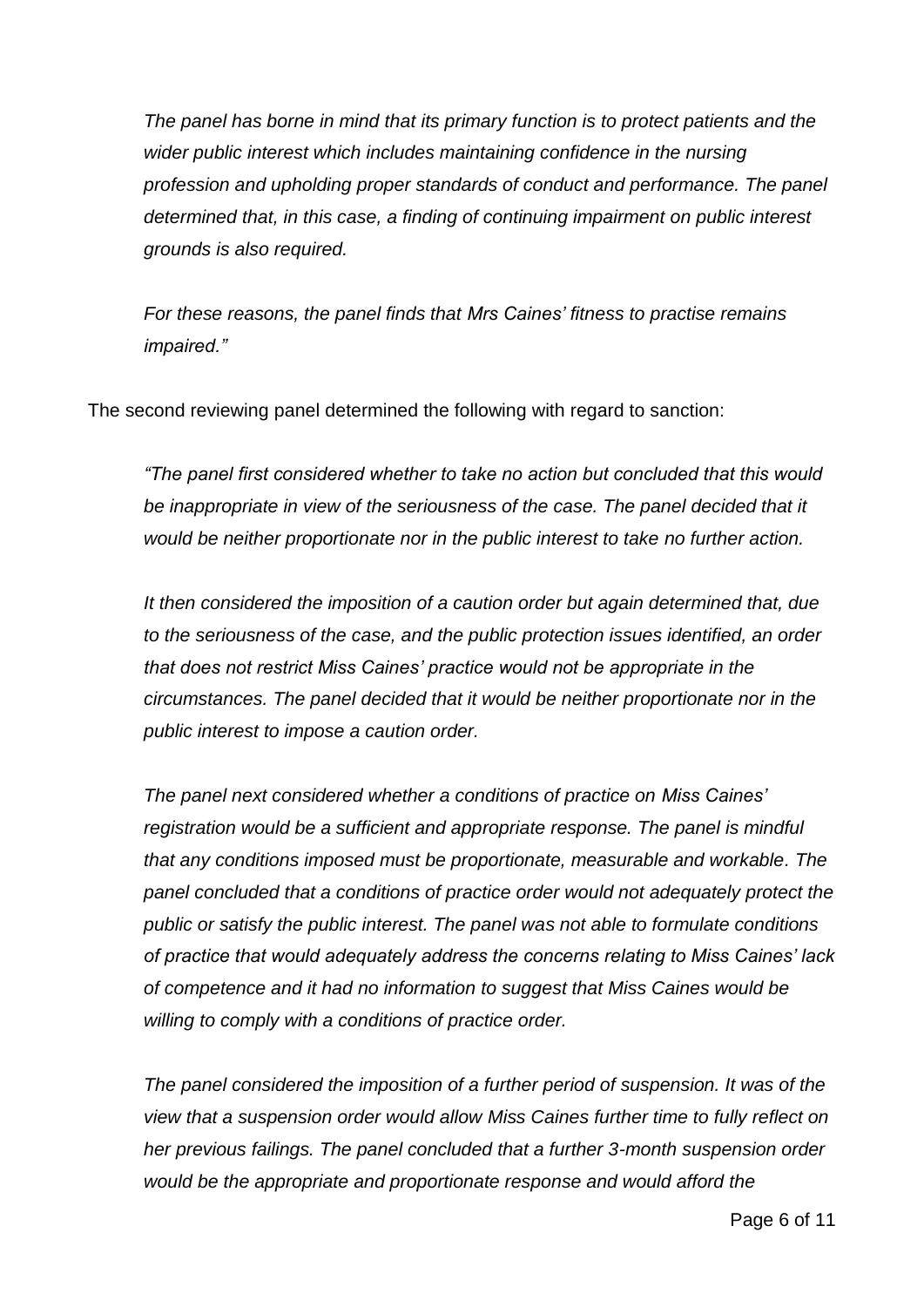*opportunity for Miss Caines to engage with the NMC, time to develop her insight and take steps to strengthen her practice.*

*The panel determined therefore that a suspension order is the appropriate sanction which would continue to both protect the public and satisfy the wider public interest. Accordingly, the panel determined to impose a suspension order for the period of 3 months. It considered this to be the most appropriate and proportionate sanction available.*

*The panel noted that a striking off order was not a sanction available to it at this moment in time, as two years had not passed since the imposition of the substantive order. The panel considered that a striking off order would not be an unreasonable response in the current circumstances of this case, however, it noted that a 3-month suspension order would give Miss Caines a further, perhaps final, opportunity to engage with the NMC, explain how she has remediated her fitness to practise, and set out her future practice intentions.*

*This suspension order will take effect upon the expiry of the current suspension order, namely the end of 16 March 2022.*

*Before the end of the period of suspension, another panel will review the order. At the review hearing the panel may revoke the order, or it may confirm the order, or it may replace the order with another order.* 

*Any future panel reviewing this case would be assisted by:*

- *Miss Caines' attendance;*
- *References and testimonials from any paid or unpaid work;*
- *Evidence of meaningful engagement with the NMC;*
- *A reflective piece addressing her lack of competence;*
- *Information around Miss Caines' future intentions with regard to her career as a nurse or whether she intends to leave the profession; and,*
- *Evidence of any steps Miss Caines has taken towards improving and updating her practice."*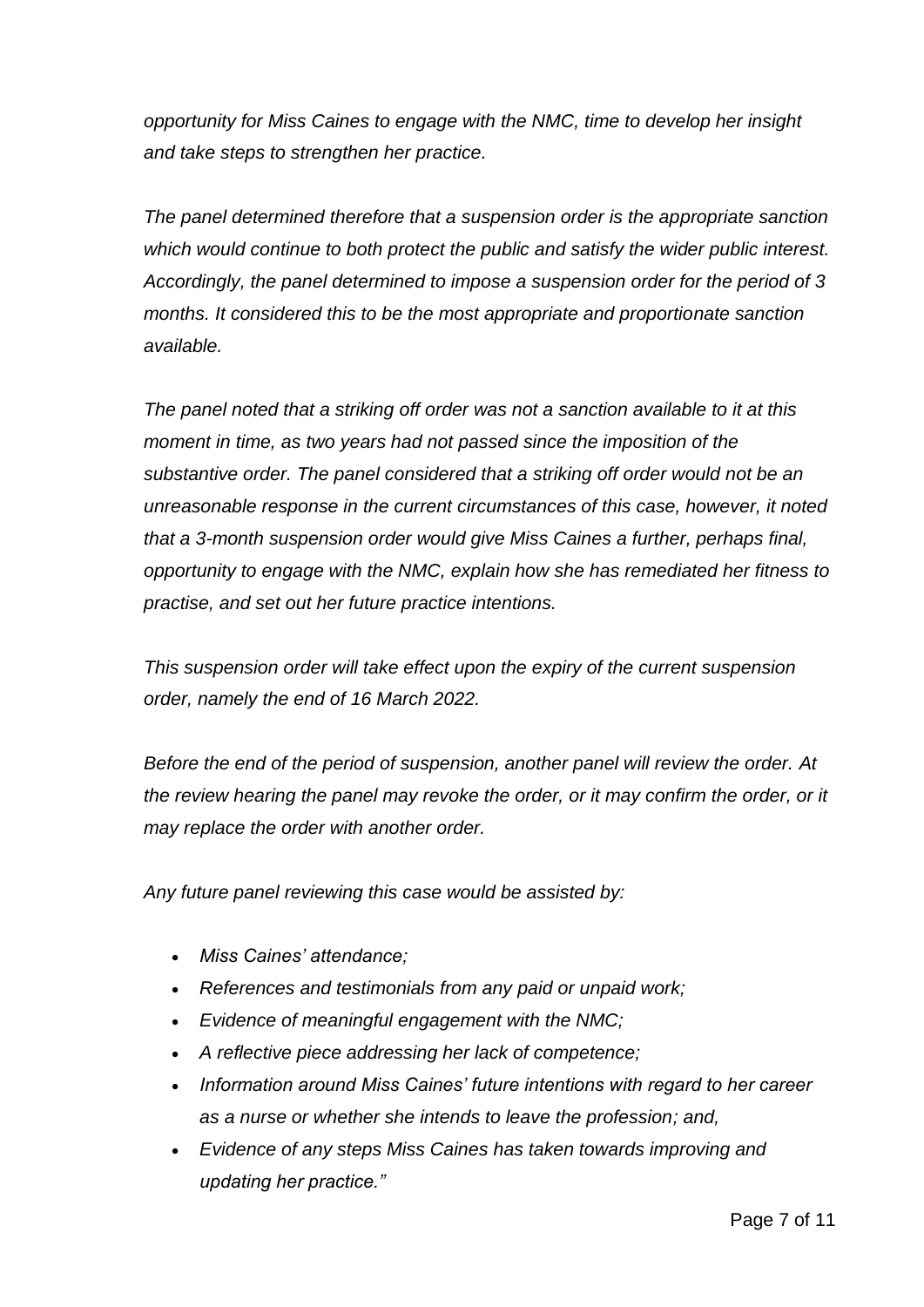#### **Decision and reasons on current impairment**

The panel has considered carefully whether Miss Caines' fitness to practise remains impaired. Whilst there is no statutory definition of fitness to practise, the NMC has defined fitness to practise as a registrant's suitability to remain on the register without restriction. In considering this case, the panel has carried out a comprehensive review of the order in light of the current circumstances. Whilst it has noted the decision of the last panel, this panel has exercised its own judgement as to current impairment.

The panel has had regard to all of the documentation before it, including the NMC bundle. It has taken account of the submissions made by Mr Brahimi on behalf of the NMC.

Mr Brahimi provided the panel with a background to the case and referred it to the documents before it as well as the decision of the original substantive panel and the decisions of the previous review hearings.

He reminded the panel that on the last occasion, the reviewing panel had no new information before it and no evidence of how or if Miss Caines had addressed the concerns and remedied her fitness to practise. He submitted that that last panel had requested Miss Caines' attendance/engagement, references and testimonials, a reflective piece and information regarding her future intentions. However, she has neither complied nor engaged. He submitted that there is no change of circumstances since the last review and therefore an order remains necessary for the protection of the public and the public interest.

Mr Brahimi submitted that since it has been just over two years since the original substantive order, the panel is in a position to strike Miss Caines off the register if it feels this is necessary. He submitted that it is appreciated that a further suspension order may be more suitable and allow Ms Caines a final opportunity to re-engage.

The panel heard and accepted the advice of the legal assessor.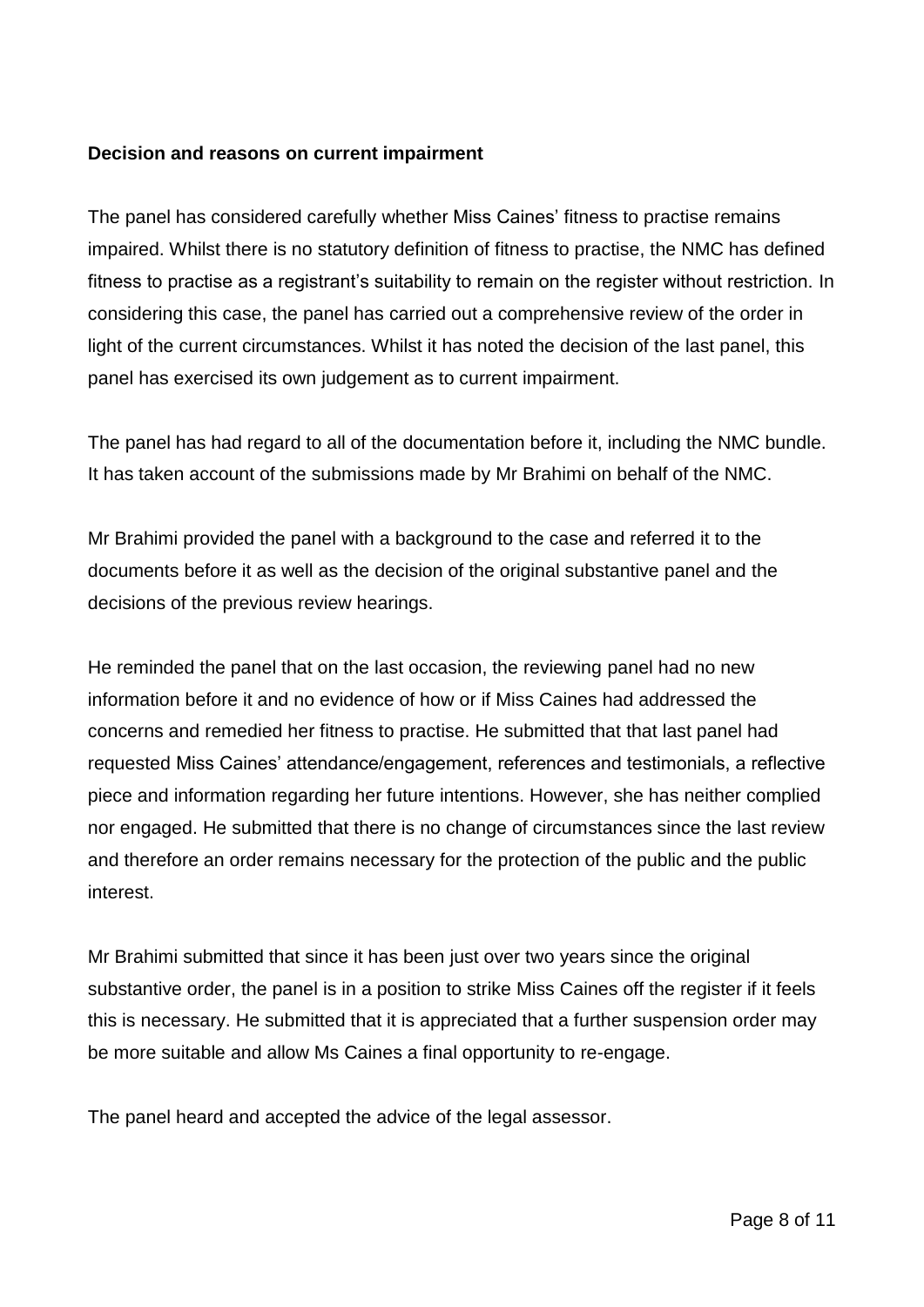In reaching its decision, the panel was mindful of the need to protect the public, to maintain public confidence in the profession and to declare and uphold proper standards of conduct and performance.

The panel considered whether Miss Caines' fitness to practise remains impaired.

The panel noted that the last reviewing panel found: *"There has been no engagement from Miss Caines, and as such, the panel had no new information to suggest that Miss Caines' insight has developed; she has not sent to the panel a reflective piece as was suggested at the last review hearing."* At this hearing the present panel concluded that position remains the same, given that there has been no material change in the circumstances of the case since the order was last reviewed. There is no information before the panel to suggest that Miss Caines has engaged with the NMC.

The panel considered that Miss Caines had not provided the NMC with any evidence of her strengthening her practice since the last review despite being encouraged to do so. The panel determined that Miss Caines remains liable to repeat her failings, as she has not provided any evidence to demonstrate a material change in the circumstances of her case. The panel therefore decided that a finding of continuing impairment remains necessary on the grounds of public protection.

The panel has borne in mind that its primary function is to protect patients and the wider public interest which includes maintaining confidence in the nursing profession and upholding proper standards of conduct and performance. The panel determined that, in this case, a finding of continuing impairment on public interest grounds is also required.

For these reasons, the panel finds that Miss Caines' fitness to practise remains impaired.

## **Decision and reasons on sanction**

Having found Miss Caines' fitness to practise currently impaired, the panel then considered what, if any, sanction it should impose in this case. The panel noted that its powers are set out in Article 30 of the Order. The panel has also taken into account the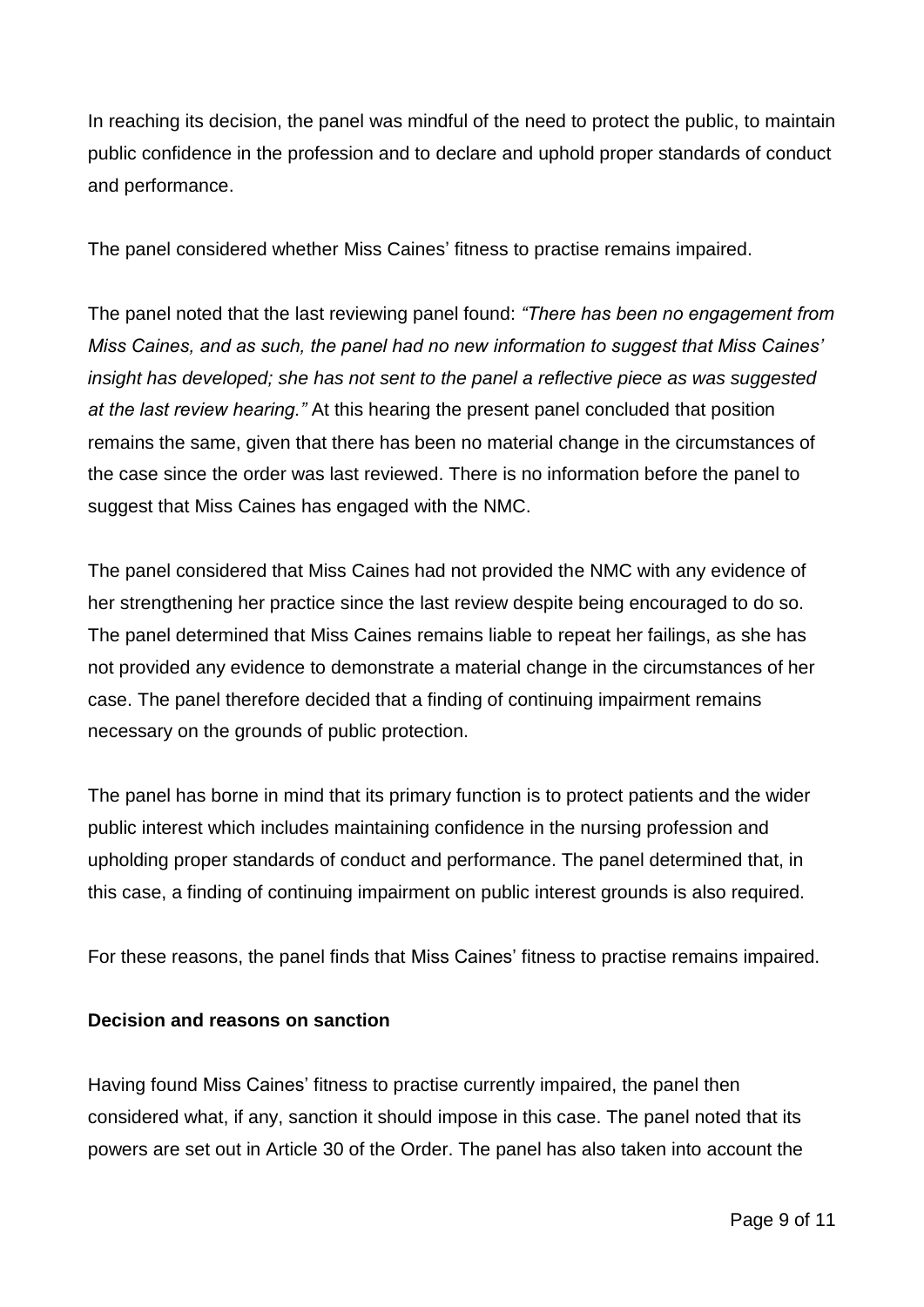'NMC's Sanctions Guidance' (SG) and has borne in mind that the purpose of a sanction is not to be punitive, though any sanction imposed may have a punitive effect.

The panel first considered whether to take no action but concluded that this would be inappropriate in view of the seriousness of the case. The panel decided that it would be neither proportionate nor in the public interest to take no further action.

It then considered the imposition of a caution order but again determined that, due to the seriousness of the case, and the public protection issues identified, an order that does not restrict Miss Caines' practice would not be appropriate in the circumstances. The SG states that a caution order may be appropriate where *'the case is at the lower end of the spectrum of impaired fitness to practise and the panel wishes to mark that the behaviour was unacceptable and must not happen again.'* The panel considered that Miss Caines' lack of competence was not at the lower end of the spectrum and that a caution order would be inappropriate in view of the issues identified. The panel decided that it would be neither proportionate nor in the public interest to impose a caution order.

The panel next considered whether a conditions of practice order on Miss Caines' registration would be a sufficient and appropriate response. The panel is mindful that any conditions imposed must be proportionate, measurable and workable. The panel concluded that a conditions of practice order would not adequately protect the public or satisfy the public interest. The panel was not able to formulate conditions of practice that would adequately address the concerns relating to Miss Caines' lack of competence given that it had no information to suggest that Miss Caines would be willing to comply with a conditions of practice order as she has not engaged with these proceedings.

The panel next considered imposing a further suspension order. The panel noted that Miss Caines had been subject to three suspension orders in the past two years, and there is no evidence of her making efforts to engage with her regulator at any stage in these proceedings, or provide the NMC with any evidence of steps taken to strengthen her practice or a demonstration of insight into the concerns identified. In these circumstances the panel determined that a further period of suspension would not serve any useful purpose.